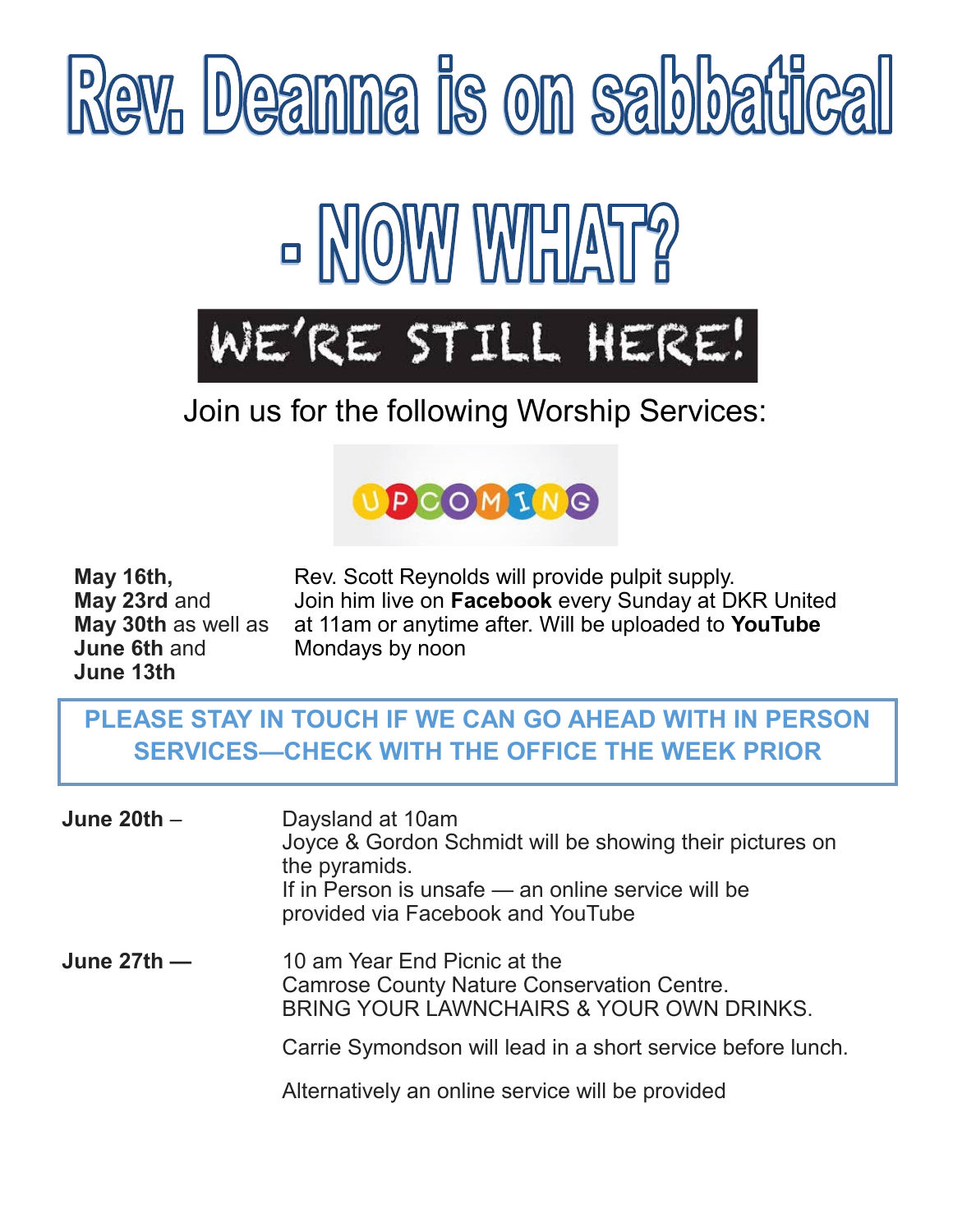For the month of **July** there will be no services as usually. Enjoy the great outdoors and stay safe — see you in August

**Aug 8th** Joint outdoor service at Amphitheatre in Killam at 10am. Bring your lawn chairs. —> Stay in touch if this is a go



#### **Aug 15th, 22nd & 29th**

**Daysland:** Carrie Symondson doing services for Daysland at 10 am

In person if restrictions and case  $#$  allow — otherwise online

**Killam:** will announce Pulpit supply closer to the date — stay tuned



Pastoral Care Teams have been established for Daysland, Killam and Rosalind. If you haven't received a call yet or would like to get involved, please contact June Kurrik for Daysland & area, Loretta Nattrass for Killam & area or Doris Tobler for Rosalind & area. Thank you to our teams for providing this service in our Ministry.

For any Pastoral Care Emergencies while Rev. Deanna Cox is on sabbatical, we have the following clergy available for you:

#### *Daysland & Rosalind:* **Rev. Helen Reed**

You can reach Helen at 403-664-9266 or helen.reed9266@gmail.com (May—September)

#### *Killam:*

#### **Month of May —> Rev. Scott Reynolds**

You can reach Scott at 780-546-9555 or

scottrobertreynolds@gmail.com

#### **Month of June —> Rev. MaryAnn Pastuck**

You can reach MaryAnn at 780-608-6103 or pastuckma@gmail.com



#### **July & August —> Rev. Paul Allard**

You can reach Paul at 780- 888-5012 or

pja65dlm@gmail.com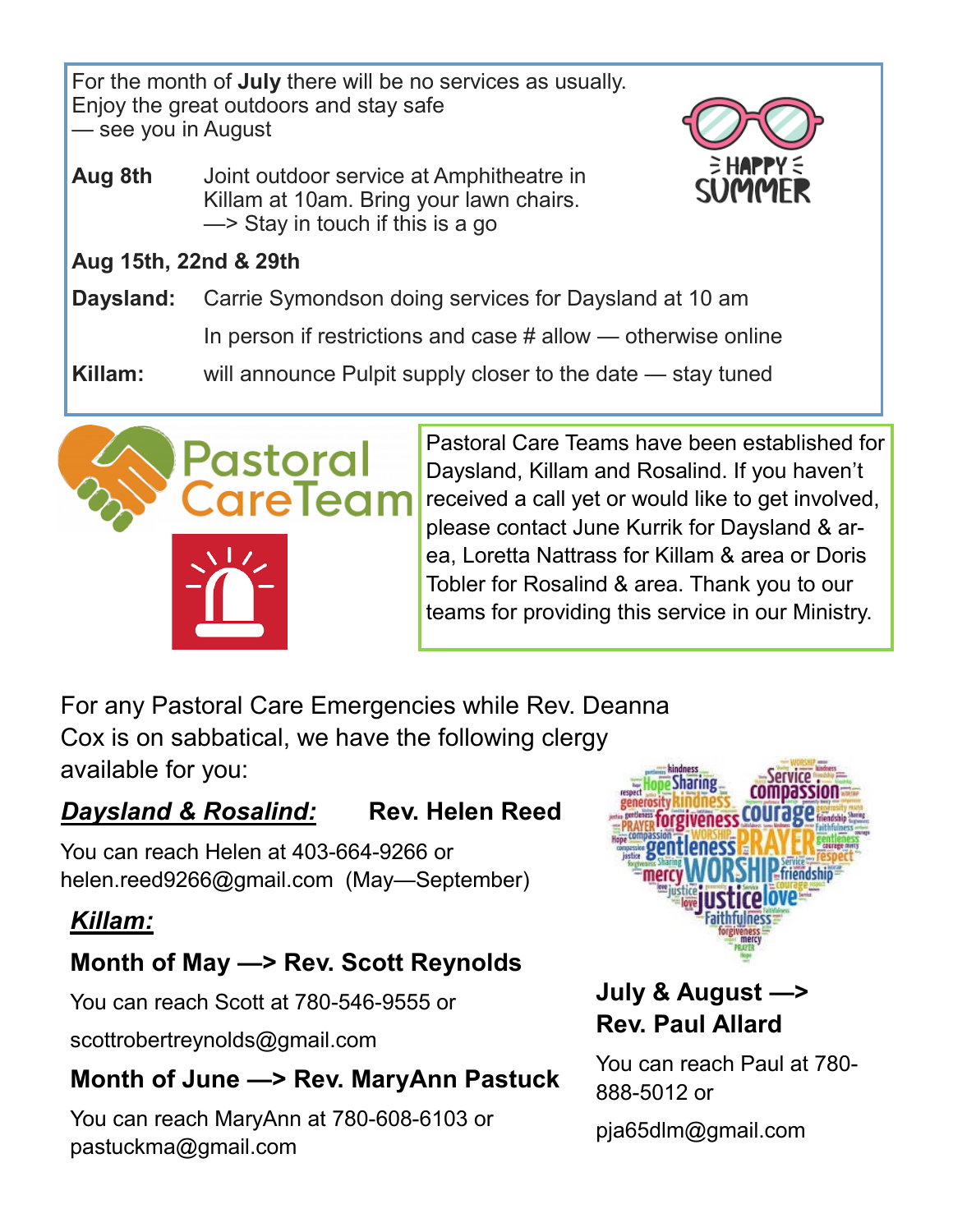Over the past year, discussion has often turned to what we have learned from our pandemic reality. Many people have looked to faith, astronomy, and the wonders of creation to remind them that there is something bigger at play in the world. Some took the opportunity to focus on bettering themselves and some numb the stress, anxiety and grief by any means necessary for mere survival. Most of us fall somewhere in between depending on the day.

For me, my faith has been both an immense comfort and a constant challenge, as I struggle to find ways to share the message of hope and love, that is the foundation of my belief, in an increasingly divided and fearful world. All too often I am paralyzed by the enormity of the problems we encounter daily. How can speaking words of kindness be enough to invoke the changes needed in our world, but what else is there that one person can possibly do?

When our first child was born, a friend offer me this advice saying, "this too shall pass." This phrase has stuck with me since as a poignant reminder that not just the hard things will pass, but the good too, so take nothing for granted. It is also a reminder that our kindness could be the thing that helps another get passed the hard thing in their life so always be kind. My faith tells me:

"For this slight momentary affliction is preparing us for an eternal weight of glory beyond all measure..." (2 Corinthians 4:17)

On the good days, I can remind myself of this. I breathe deep the presence of the Holy reminding me I am not alone; that there are others out there struggling, there are others doing all they can to share kindness and love. On the harder days, this becomes more of a mantra that keeps me afloat, "this too shall pass," just hang in there. It is a reminder to allow myself to just absorb the comfort of others until I am once again strong enough to offer comfort myself.

Every single day I see and hear hurtful and divisive comments shared. It is breaking my heart. So let us all take every opportunity to be kind and be the thing that helps another get passed the hard place they are in. In the hard moments let us breathe and remember we are not alone. When it feels like this will never end, let us remember, "this too shall pass." May the importance of kindness, patience, and empathy be the things we learn.

*Rev. Deanna Cox* - Daysland, Killam, & Rosalind United Churches

#### Ways to give financially during this time:

Mail to: Box 12 Killam ToB 2Lo or Box 190 Daysland ToB 1Ao Box 49 Rosalind ToB 3Yo



E-Transfer to: vlr8united@gmail.com and make the password: "givings" Direct Deposit: talk to your bank about setting this up.